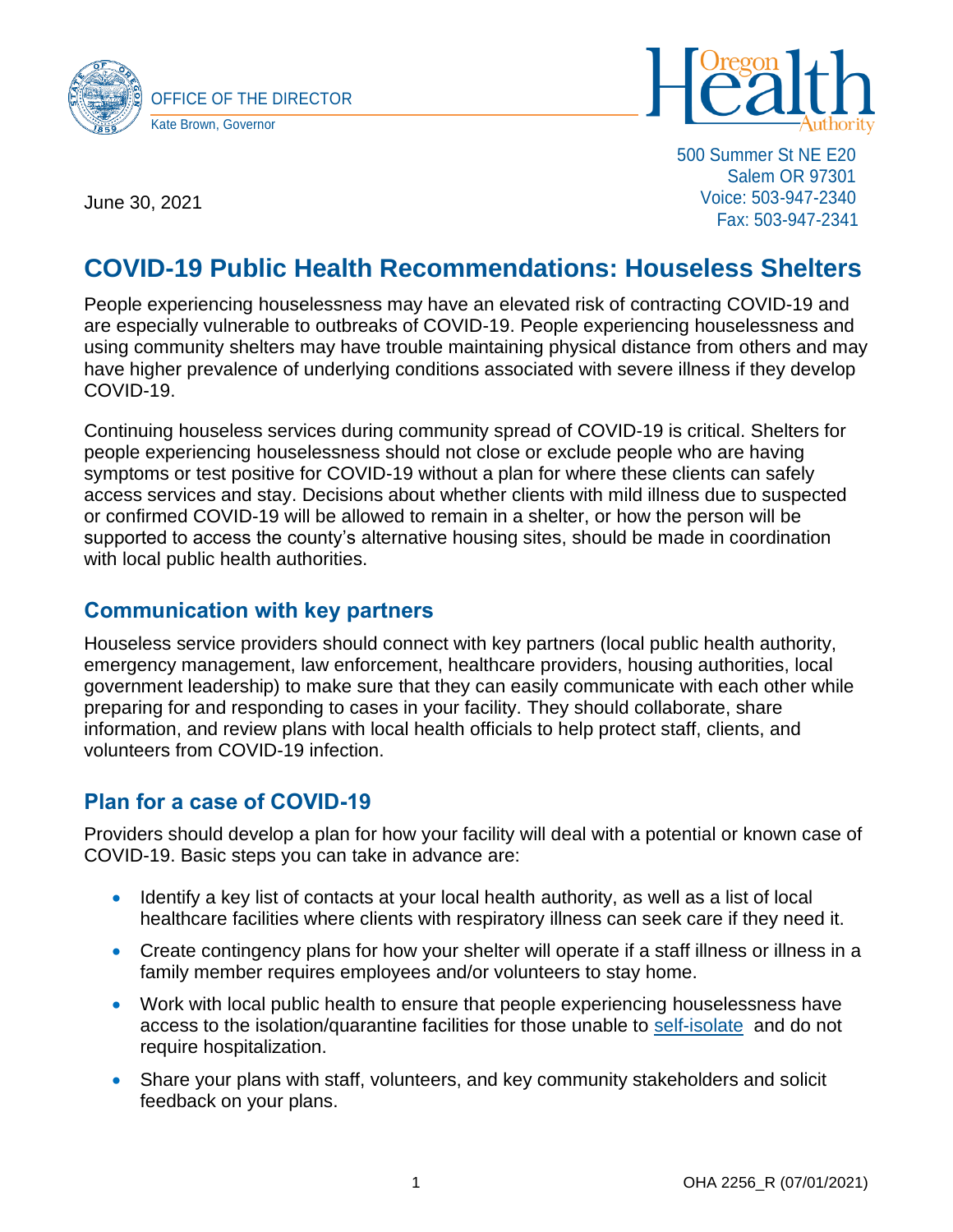## **Identify and isolate potential COVID-19 cases**

Houseless shelters should assess staff and clients — especially new people — daily for symptoms of respiratory infections. Clients who have symptoms may or may not have COVID-19. Clients reporting symptoms consistent with COVID-19 should have a separate place they can safely stay within the shelter or at an alternate site that is operated in coordination with local health authorities.

Any person experiencing houselessness who presents at a houseless shelter with primary symptoms consistent with COVID-19 (fever or chills, cough, shortness of breath or difficulty breathing, fatigue, muscle or body aches, headache, new loss of taste or smell, sore throat, congestion or runny nose, nausea or vomiting, or diarrhea) should be supported by the shelter staff to alert trusted service providers (such as case managers, shelter staff, medical and other care providers). Anyone who presents with symptoms should be provided with a cloth face covering and, if needed, access to a phone so that they can contact their trusted providers for support.

**Staff should help the symptomatic individual understand how to [isolate](https://www.cdc.gov/coronavirus/2019-ncov/if-you-are-sick/isolation.html) themselves.** Symptomatic guests should be prioritized for individual rooms. They should remain in their room except to use the restroom (reserved for guests who are symptomatic), and they should wear a mask or face covering if they leave their room.

If individual rooms are not available, consider using a large, well ventilated room where symptomatic residents can temporarily stay more than six (6) feet from each other until staff can facilitate transfer to an alternative quarantine site. This room should be separate from the space used for sheltering asymptomatic people.

**Staff should help symptomatic guests identify options for medical care as needed.** Staff should recommend that symptomatic guests seek care, help them identify local resources for health care, including telehealth options if possible, and help them contact a health care provider or medical clinic. Testing people, even those with mild symptoms, is important so that exposed contacts in the shelter can be notified that they need to [quarantine.](https://www.cdc.gov/coronavirus/2019-ncov/if-you-are-sick/quarantine.html) With cooperation from shelter officials, the local public health authority (LPHA) will conduct contact tracing and identify individuals who need to be quarantined and assist with placing individuals in alternate care sites. Notify the LPHA of any suspected cases in the facility so that they can plan to assist with contact tracing and management of exposed individuals.

Additionally, staff should help symptomatic guests assess whether they need to seek immediate emergency care. Does the guest have:

- Difficulty breathing?
- Chest pain?
- New confusion?
- Inability to wake or stay awake
- Bluish lips or face

If yes to any of the above, follow standard protocols for medical emergencies.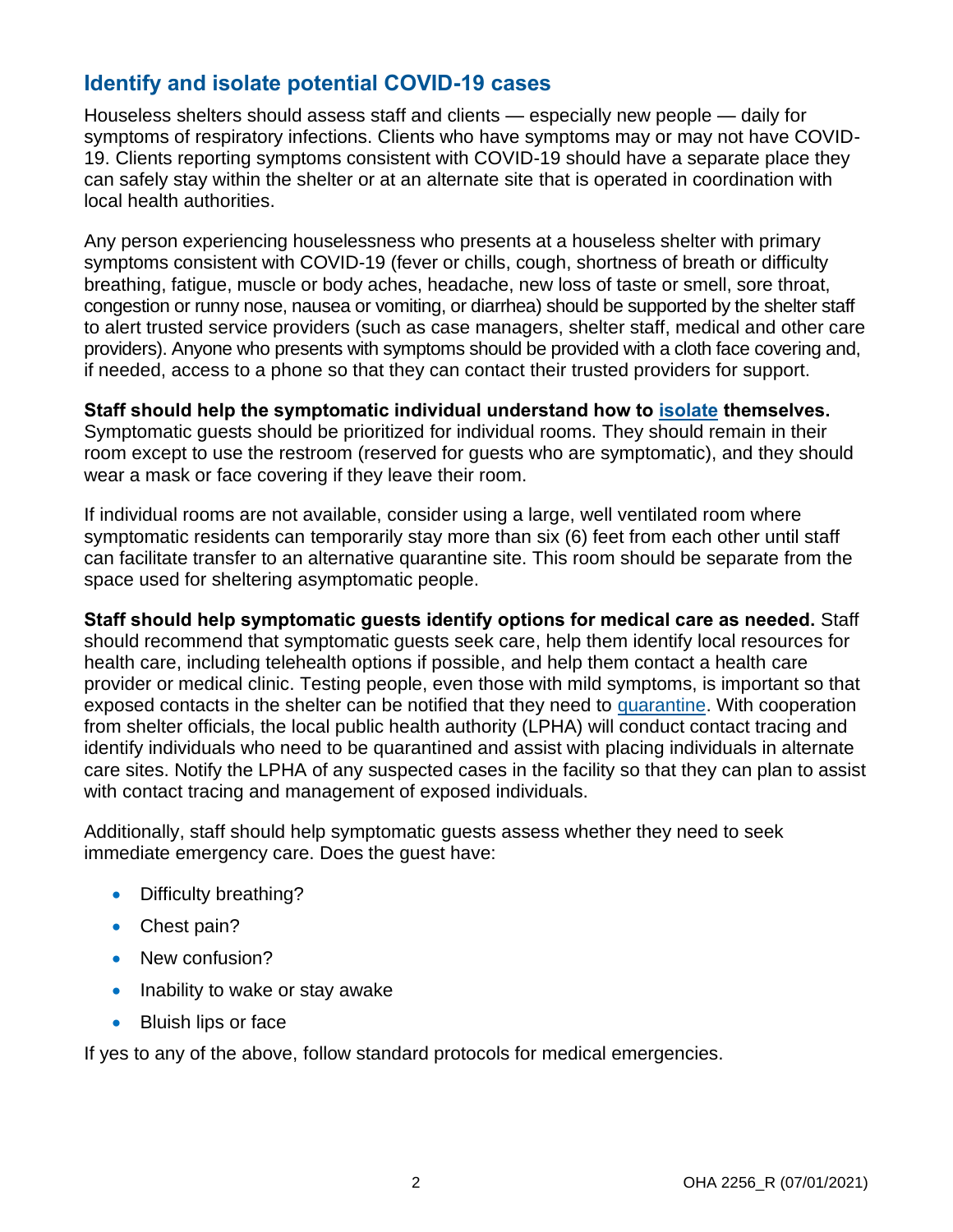## **Staff and Volunteers**

- Staff and volunteers should not come to work sick. Any staff or volunteers who become sick at work should be sent home.
- Staff should wash or sanitize hands frequently and try not to touch their face.
- Staff and quests should wear masks, face coverings, or face shields when indoors. Anyone providing direct care to sick guests shall wear a mask, eye protection, gowns, and gloves.
- Sick staff and volunteers should seek testing for COVID-19. If they test positive (or are not tested but have symptoms), they should self-isolate. Guidelines for self-isolation can be found [here](https://www.cdc.gov/coronavirus/2019-ncov/if-you-are-sick/quarantine.html)*.* If they test negative, they may return 24 hours after symptoms resolve.

## **Facility layout considerations to reduce risk of transmission**

#### **Sleeping areas**

The COVID-19 virus is most likely to be transmitted to someone within six feet of an infected person. Shelters should create a six-foot space between each bed except for family members. Beds or mats should be arranged so that individuals lie head-to-toe relative to each other.

It is critical to separate individuals with symptoms (**fever**, **cough, chills, shortness of breath, difficulty breathing, fatigue, muscle or body aches, headache, new loss of taste or smell, sore throat, congestion or runny nose, nausea or vomiting, or diarrhea**) from those without symptoms. Separate sleeping quarters should be provided for guests who have fever or respiratory symptoms. If the shelter cannot provide individual rooms for symptomatic guests, effort should be made to find alternative accommodations promptly in consultation with the LPHA.

Shelters are encouraged to investigate community resources to provide additional shelter options for those with respiratory symptoms.

#### **Meals, restrooms, and other common areas**

Help create more space between individuals in common areas to protect staff and guests. Consider using physical barriers to protect staff who will have interactions with clients with unknown infection status (e.g., check-in staff). For example, installing a sneeze guard at the check-in desk or place an additional table between staff and clients to increase the distance between them to at least six (6) feet can be beneficia.

In meal service areas, consider creating at least six (6) feet of space between seats, or allow either for food to be delivered to clients or for clients to take food away. If possible, consider offering meals to go. Consider staggering mealtimes to further separate guests. Meals should be delivered to symptomatic guests in their individual rooms or outdoors.

Be diligent in following hygiene and food safety rules about keeping food covered, not using personal utensils in shared containers, washing hands before eating and handling shared objects, and cleaning kitchen surfaces and dining areas between use.

Facilities should consider providing separate restrooms for guests who are well and those who are ill.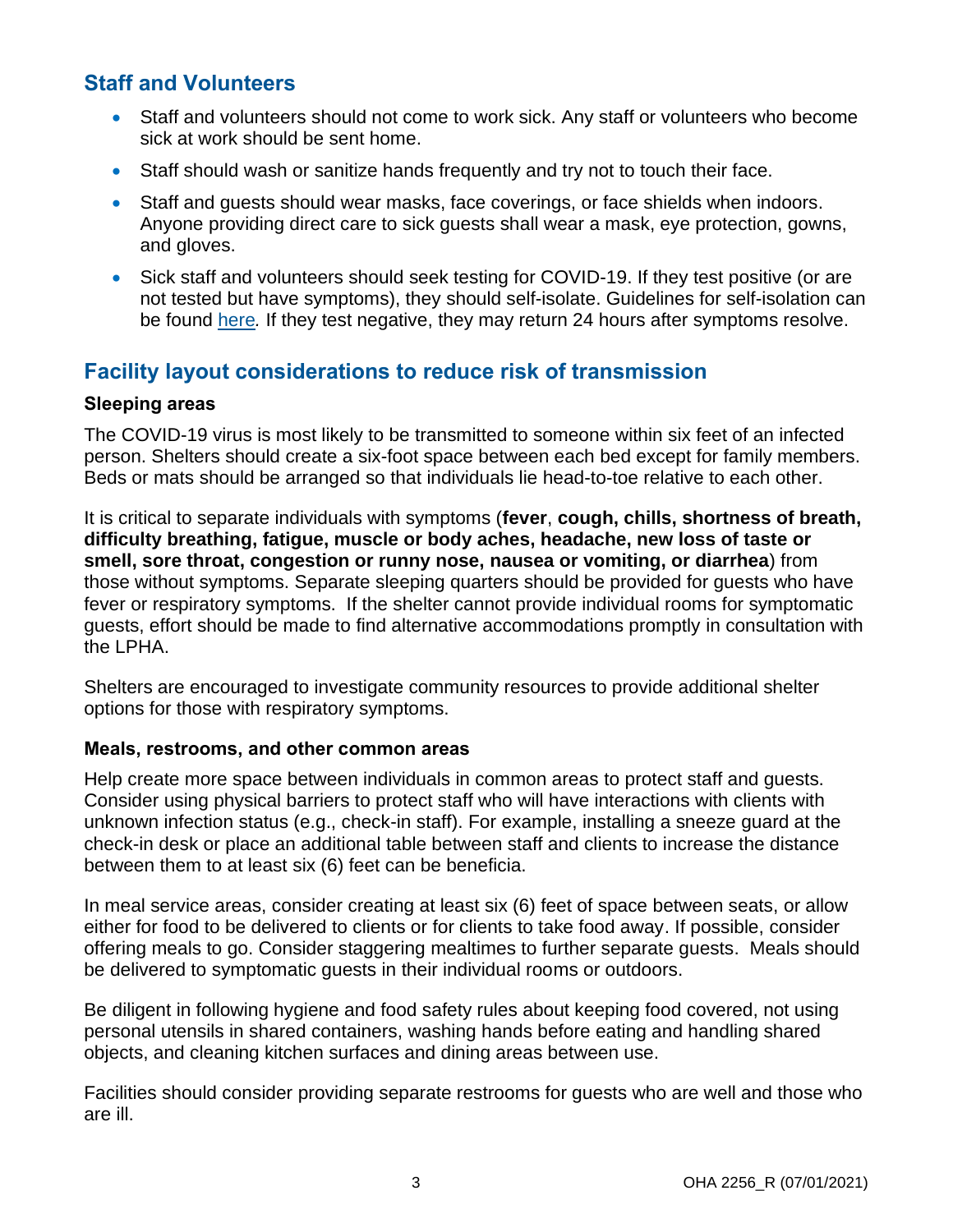### **Cleaning**

Always follow standard practices and appropriate regulations specific to your type of facility for minimum standards for cleaning and disinfection.

Consider increasing frequency of your routine cleaning and disinfection program to the extent feasible, emphasizing cleaning and disinfecting frequently touched objects and surfaces like bathrooms, water coolers, desks, countertops, doorknobs, computer keyboards, hands-on learning items, faucet handles, phones, and toys.

Special cleaning procedures and products are not necessary if there are standard procedures for cleaning and disinfecting with an Environmental Protection Agency (EPA) registered disinfectant with a claim for human coronaviruses.

Custodial or environmental services (EVS) staff should follow the disinfectant manufacturer's instructions for use Including:

- Using the proper concentrations of disinfectant
- Allowing required wet contact time

## **Promote behaviors that reduce spread of disease**

#### **Cover coughs and sneezes**

Cough etiquette involves a few steps, such as coughing into the inner part of your elbow or covering your mouth and nose with a tissue when you cough or sneeze. Make sure to wash hands with soap and water if you use a tissue. Post signs in kitchens, bathrooms and common areas and make tissues available with trash cans and hand hygiene options nearby.

#### **Hand hygiene**

Hand hygiene is an important measure for preventing the spread of pathogens, along with good cough etiquette. Consider making hand sanitizer (60%-95% alcohol) available at key points in the facility (e.g., registration desk, entrance/exit, eating areas). Washing with warm water and soap is just as effective. Bathrooms and other sinks should be consistently and adequately stocked with soap and disposable drying materials (e.g., paper towels) for handwashing. Maintain adequate supplies for hand hygiene, including clean and functional hand washing stations, soap, paper towels, trash receptacles and alcohol-based sanitizer.

## **Mask guidance for staff and guests**

[CDC recommends](https://www.cdc.gov/coronavirus/2019-ncov/community/homeless-shelters/plan-prepare-respond.html) all clients, staff, and volunteers should continue wearing masks and maintaining physical distance in shelters, regardless of vaccination status.

cloth, paper or disposable masks should always be worn indoors. They should also be worn outdoors when people cannot stay at least six (6) feet apart. Cloth face coverings should not be placed on young children under age 2, anyone who has trouble breathing, or anyone unconscious, incapacitated or otherwise unable to remove the mask without assistance. Ideally, shelters can provide guests with cloth face coverings or disposable masks.